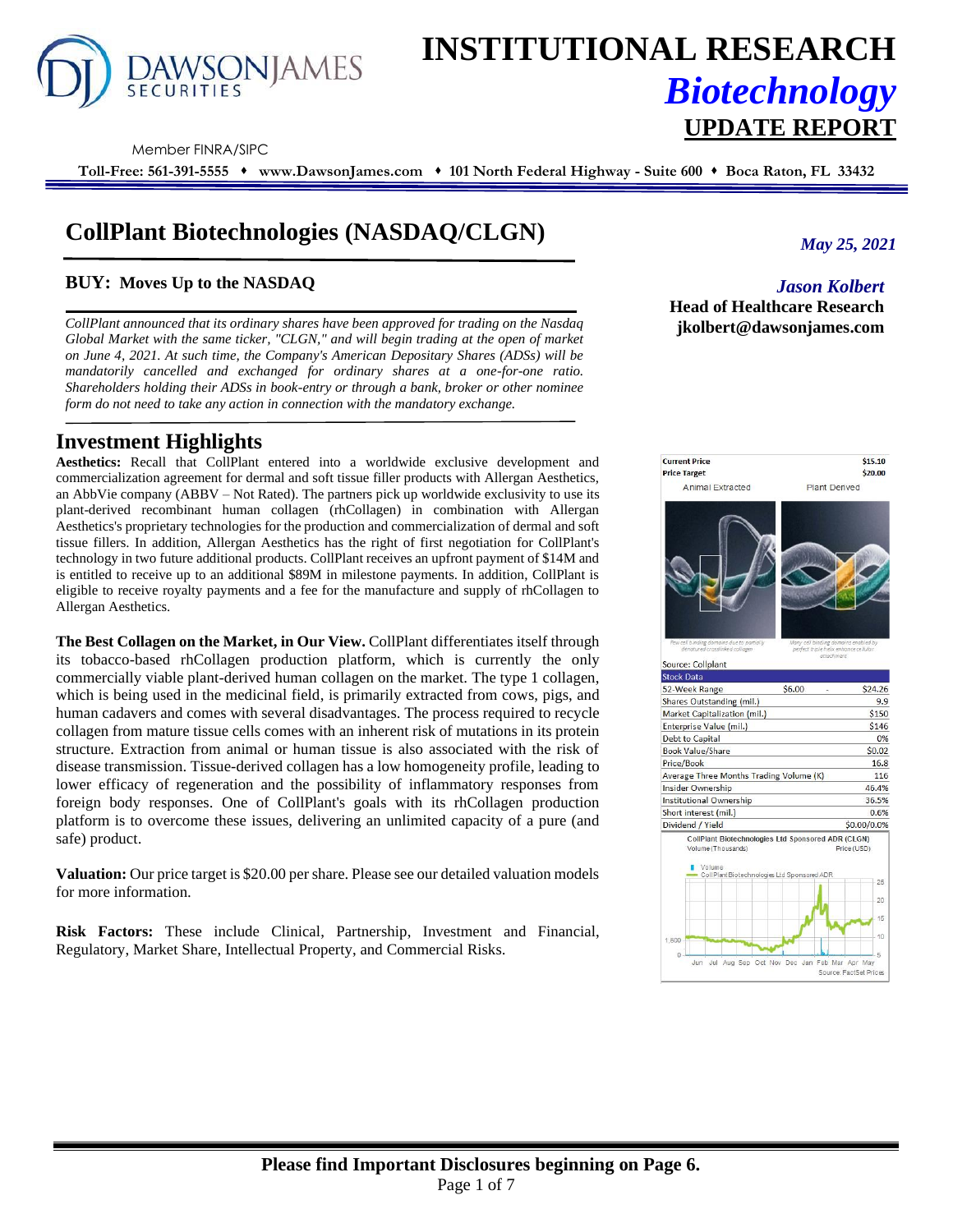

#### **Exhibit 1. Product Models**

| VergenixSTR (Arthrex) - Tendon repair                |                          | 2019E            | 2020E                    | 2021E            | 2022E         | 2023E      | 2024E         | 2025E             | 2026E         | 2027E         | 2028E         | 2029E      | 2030E      |
|------------------------------------------------------|--------------------------|------------------|--------------------------|------------------|---------------|------------|---------------|-------------------|---------------|---------------|---------------|------------|------------|
|                                                      | Prevalence               |                  | 17,405,517 17,753,627.81 | 18,108,700       | 18,470,874.37 | 18.840.292 | 19,217,097.69 | 19,601.440        | 19,993,468.44 | 20,393,338    | 20,801,204.56 | 21,217,229 | ########## |
|                                                      | Growth                   | 2%               | 2%                       | 2%               | 2%            | 2%         | 2%            | 2%                | 2%            | 2%            | 2%            | 2%         | 2%         |
|                                                      | <b>Target Population</b> | 10,000,000       | 10,600,000               | 10,812,000       | 11,028,240    | 11,248,805 | 11,473,781    | 11,703,257        | 11,937,322    | 12,176,068    | 12,419,589    | 12.667.981 | 12,921,341 |
|                                                      | Market Share             | 0.2%             | 0.4%                     | 1%               | 2%            | 2%         | 3%            | 4%                | 5%            | 6%            | 6%            | 6%         | 6%         |
|                                                      | <b>Treated Patients</b>  | 15,000           | 42,400                   | 75,684           | 165,424       | 224,976    | 344,213       | 468,130           | 596,866       | 730,564       | 745,175       | 760,079    | 775,280    |
|                                                      | Cost per year            | \$500            | \$500                    | \$500            | \$500         | \$500      | \$500         | \$500             | \$500         | \$500         | \$500         | \$500      | \$500      |
|                                                      | % Price Increase         | 0%               | 0%                       | 0%               | 0%            | 0%         | 0%            | 0%                | 0%            | 0%            | 0%            | 0%         | 0%         |
|                                                      | Revenue (M) \$           | $7.5-5$          | 21.2 <sup>5</sup>        | $37.8-5$         | 82.7 S        | $112.5$ \$ | $172.1$ \$    | 234.1 \$          | 298.4 \$      | 365.3 \$      | 372.6 \$      | 380.0 S    | 387.6      |
|                                                      | Probability of Success   | 30%              | 30%                      | 30%              | 30%           | 30%        | 30%           | 30%               | 30%           | 30%           | 30%           | 30%        | 30%        |
|                                                      | Total sales (\$M)        | \$2              | \$6                      | \$11             | \$25          | \$34       | \$52          | \$70              | \$90          | \$110         | \$112         | \$114      | \$116      |
| VergenixFG - Wound Healing                           |                          | 2019E            | 2020E                    | 2021E            | 2022E         | 2023E      | 2024E         | 2025E             | 2026E         | 2027E         | 2028E         | 2029E      | 2030E      |
|                                                      | Prevalence               | 21,016,080       | 21,436,402               | 21,865,130       | 22,302,432    | 22,748,481 | 23,203,450    | 23,667,519.50     | 24,140,870    | 24,623,687.28 | 25,116,161    | ########## | 26,130,854 |
|                                                      | Growth                   | 2%               | 2%                       | 2%               | 2%            | 2%         | 2%            | 2%                | 2%            | 2%            | 2%            | 2%         | 2%         |
|                                                      | <b>Target Population</b> | 12,609,648       | 13,240,130               | 13,902,137       | 14,597,244    | 15,327,106 | 16,093,461    | 16,898,134        | 17,743,041    | 18,630,193    | 19,561,703    | 20,539,788 | 21,566,777 |
|                                                      | Market Share             | 0%               | 0%                       | 0%               | 1%            | 2%         | 2%            | 3%                | 3%            | 3%            | 4%            | 4%         | 4%         |
|                                                      | <b>Treated Patients</b>  | 1,000            | 13,240                   | 55,609           | 116,778       | 229,907    | 321,869       | 506,944           | 532,291       | 558,906       | 782,468       | 821,592    | 862,671    |
|                                                      | Cost per year            | \$500            | \$500                    | \$500            | \$500         | \$500      | \$500         | \$500             | \$500         | \$500         | \$500         | \$500      | \$500      |
|                                                      | % Price Increase         | 0%               | 0%                       | 0%               | 0%            | 0%         | 0%            | 0%                | 0%            | 0%            | 0%            | 0%         | 0%         |
|                                                      | Revenue (M) \$           | 0.5 <sup>5</sup> | 6.6                      | 27.8 S<br>- S    | 58.4 S        | 115.0 S    | 160.9 \$      | $253.5$ \$        | 266.1 \$      | 279.5 \$      | 391.2 \$      | 410.8 S    | 431.3      |
|                                                      | Probability of Success   | 30%              | 30%                      | 30%              | 30%           | 30%        | 30%           | 30%               | 30%           | 30%           | 30%           | 30%        | 30%        |
|                                                      | Total sales (\$M)        | \$0              | \$2                      | \$8              | \$18          | \$34       | \$48          | \$76              | \$80          | \$84          | \$117         | \$123      | \$129      |
|                                                      |                          |                  |                          |                  |               |            |               |                   |               |               |               |            |            |
| <b>Biolnk (United Therapeutics) Lung Biotech PBC</b> |                          | 2019E            | 2020E                    | 2021E            | 2022E         | 2023E      | 2024E         | 2025E             | 2026E         | 2027E         | 2028E         | 2029E      | 2030E      |
|                                                      | Prevalence               | 1,576,206        | 1,607,730                | 1,639,885        | 1,672,682     | 1,722,863  | 1,774,549     | 1,845,531         | 1,919,352     | 1,996,126     | 2,075,971     | 2,159,010  | 2,245,370  |
|                                                      | Growth                   | 2%               | 2%                       | 2%               | 3%            | 3%         | 4%            | 4%                | 4%            | 4%            | 4%            | 4%         | 4%         |
|                                                      | <b>Target Population</b> | 1,260,965        | 1,286,184                | 1,311,908        | 1,338,146     | 1,378,290  | 1,419,639     | 1,476,425         | 1,535,482     | 1,596,901     | 1,660,777     | 1,727,208  | 2,020,833  |
|                                                      | Market Share             | 0%               | 0%                       | 1%               | 2%            | 2%         | 3%            | 3%                | 3%            | 3%            | 3%            | 3%         | 3%         |
|                                                      | <b>Treated Patients</b>  | 1,261            | 5.145                    | 10,495           | 20,072        | 27.566     | 42,589        | 44.293            | 46,064        | 47,907        | 49,823        | 51,816     | 60,625     |
|                                                      | Cost per year            | \$1,000          | \$1,000                  | \$1,000          | \$1,000       | \$1,000    | \$1,000       | \$1,000           | \$1,000       | \$1,000       | \$1,000       | \$1,000    | \$1,000    |
|                                                      | % Price Increase         | 0%               | 0%                       | 0%               | 0%            | 0%         | 0%            | 0%                | 0%            | 0%            | 0%            | 0%         | 0%         |
|                                                      | Revenue (M) \$           | 1.3 <sup>5</sup> | 5.1 S                    | $10.5$ \$        | 20.1 S        | $27.6$ \$  | $42.6$ \$     | 44.3 <sup>5</sup> | 46.1 \$       | $47.9$ \$     | 49.8 \$       | 51.8 S     | 60.6       |
|                                                      | Probability of Success   | 0%               | 0%                       | 0%               | 0%            | 0%         | 0%            | 0%                | 0%            | 0%            | 0%            | 0%         | $0\%$      |
|                                                      | Total sales (\$M)        | \$0.0            | \$0.0                    | \$0.0            | \$0.0         | \$0.0      | \$0.0         | \$0.0             | \$0.0         | \$0.0         | \$0.0         | \$0.0      | \$0.0      |
| <b>Aesthetic Medicine</b>                            |                          | 2019E            | 2020E                    | 2021E            | 2022E         | 2023E      | 2024E         | 2025E             | 2026E         | 2027E         | 2028E         | 2029E      | 2030E      |
|                                                      | Prevalence               | 4,203,216        | 4,287,280                | 4,415,899        | 4,592,535     | 4,776,236  | 4,967,286     | 5,165,977         | 5,372,616     | 5,587,521     | 5,811,021     | 6,043,462  | 6,285,201  |
|                                                      | Growth                   | 2%               | 3%                       | 4%               | 4%            | 4%         | 4%            | 4%                | 4%            | 4%            | 4%            | 4%         | 4%         |
|                                                      | <b>Target Population</b> |                  | 3,858,552                | 3,974,309        | 4,133,281     | 4,298,612  | 4,470,557     | 4,649,379         | 4,835,354     | 5,028,769     | 5.229.919     | 5,439,116  | 5,656,681  |
|                                                      | Market Share             |                  | 0%                       | 0%               | 1%            | 3%         | 4%            | 4%                | 4%            | 4%            | 4%            | 4%         | 4%         |
|                                                      | <b>Treated Patients</b>  |                  | 1.000                    | 11,923           | 33.066        | 128.958    | 178,822       | 185.975           | 193,414       | 201,151       | 209.197       | 217.565    | 226,267    |
|                                                      | Cost per year            |                  | \$400                    | \$400            | \$400         | \$400      | \$400         | \$400             | \$400         | \$400         | \$400         | \$400      | \$400      |
|                                                      | % Price Increase         |                  | 0%                       | 0%               | 0%            | 0%         | 0%            | 0%                | 0%            | 0%            | 0%            | 0%         | 0%         |
|                                                      | Revenue (M) \$           | $\sim$           | \$<br>0.4 <sup>5</sup>   | 4.8 <sup>5</sup> | $13.2-5$      | $51.6$ \$  | $71.5$ \$     | $74.4$ \$         | $77.4$ \$     | 80.5 \$       | 83.7 \$       | 87.0 \$    | 90.5       |
|                                                      | Probability of Success   | 90%              | 90%                      | 90%              | 90%           | 90%        | 90%           | 90%               | 90%           | 90%           | 90%           | 90%        | 90%        |
|                                                      | Total sales (\$M)        | \$0.0            | \$0.4                    | \$4.3            | \$11.9        | \$46.4     | \$64.4        | \$67.0            | \$69.6        | \$72.4        | \$75.3        | \$78.3     | \$81.5     |

*Source: Dawson James estimates, company reports*

#### **Modeling Assumptions:**

- 1. We assume Vergenix STR and Vergenix FG achieve only modest European market share penetration. This is a result of the limited capital supporting the launch. The data, thus far, has been quite good on the associated outcomes with the products. In addition to our modest market share assumptions, we assume only a 30% probability of success that the full revenue potential of the products is realized. We do this for conservatism.
- 2. BioInk United Therapeutics. We previously removed this from our models (set the probability of success at zero).
- 3. Aesthetic Medicine. The size of this market is large, blockbuster size (billions). We see CollPlant's rhCollagen as a more ideal dermal filler and as a product scaffold for a variety of new applications from rejuvenation to breast reconstruction. Here too, our assumptions for pricing and market share may be too conservative. Our probability of success assigned is highest here, at 90%, as we feel the pathway is well defined.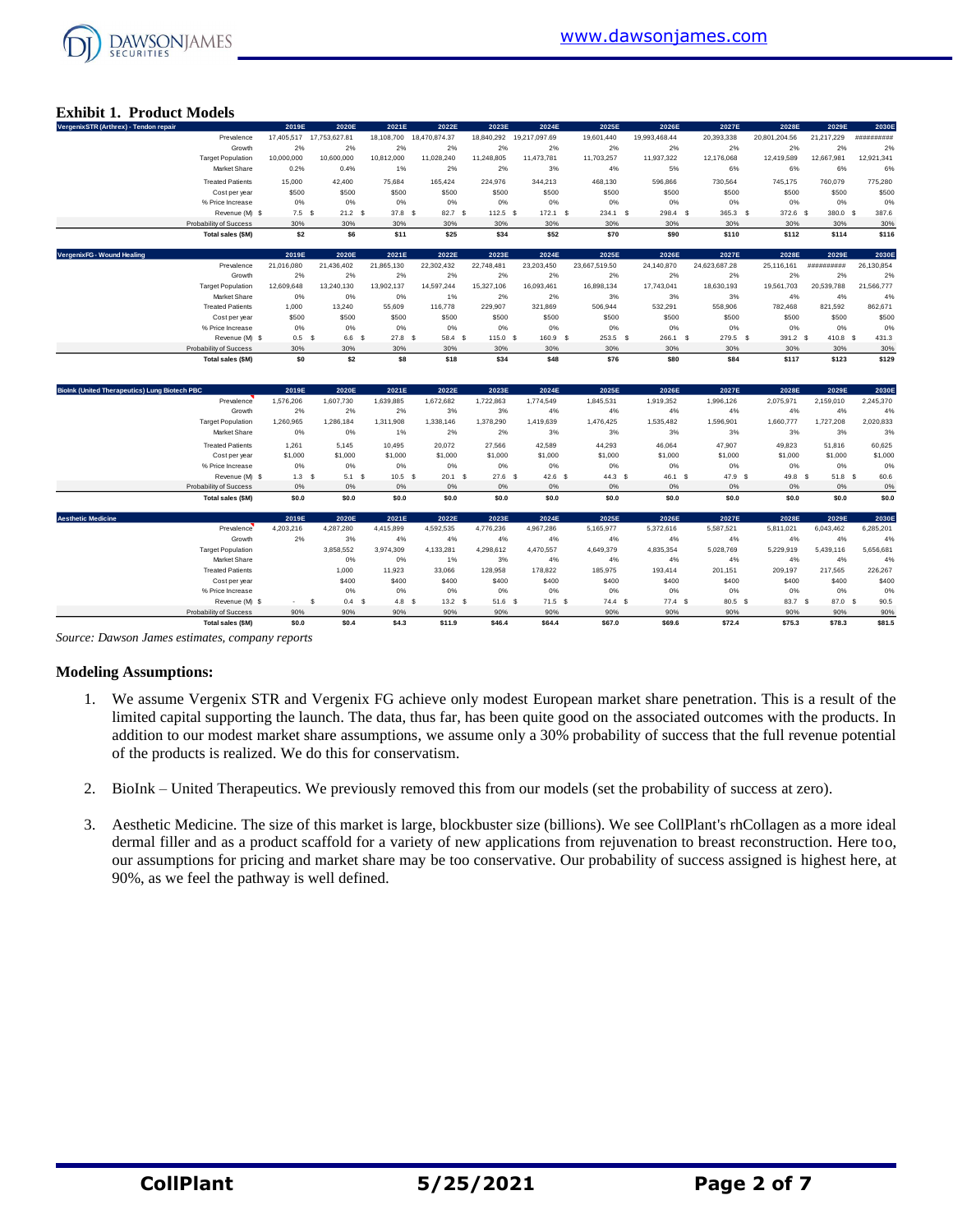

**Valuation:** We model CollPlant's rhCollagen technology platform focused on the aesthetics and advanced wound care markets. We use varying probabilities for each indication ranging from just 30% to 90% that our sales goals can be achieved. The models then flow into our income statement, which is projected out to 2030. On top of these therapeutic success probabilities, we apply a discount rate (r) of 30% (our highest rate for emerging growth companies), and we assume additional capital raises (dilution) in our final share count. We then apply these projections into our Free Cash Flow, discounted EPS and Sum of the Parts models below and round to the nearest whole number to derive our 12-month price target.

#### **Exhibit 2. FCFF Model**

| Average \$                       | 20                                                                                                                                                                                                                                                                                                                                                                                                                                                                         |                      |                                                                                                                                                      |                                                                                                                                                                                                                                                                                                                                                                                                                                                                            |          |                        |                                                                                                                                                                                                                                                                                                                                                                                                                                                                            |          |                        |             |             |                                                                                                                                                                                                                                                                                                                                                                                                                                                                            |                        |
|----------------------------------|----------------------------------------------------------------------------------------------------------------------------------------------------------------------------------------------------------------------------------------------------------------------------------------------------------------------------------------------------------------------------------------------------------------------------------------------------------------------------|----------------------|------------------------------------------------------------------------------------------------------------------------------------------------------|----------------------------------------------------------------------------------------------------------------------------------------------------------------------------------------------------------------------------------------------------------------------------------------------------------------------------------------------------------------------------------------------------------------------------------------------------------------------------|----------|------------------------|----------------------------------------------------------------------------------------------------------------------------------------------------------------------------------------------------------------------------------------------------------------------------------------------------------------------------------------------------------------------------------------------------------------------------------------------------------------------------|----------|------------------------|-------------|-------------|----------------------------------------------------------------------------------------------------------------------------------------------------------------------------------------------------------------------------------------------------------------------------------------------------------------------------------------------------------------------------------------------------------------------------------------------------------------------------|------------------------|
| Price Target \$<br>2021<br>Year  | 20                                                                                                                                                                                                                                                                                                                                                                                                                                                                         |                      |                                                                                                                                                      |                                                                                                                                                                                                                                                                                                                                                                                                                                                                            |          |                        |                                                                                                                                                                                                                                                                                                                                                                                                                                                                            |          |                        |             |             |                                                                                                                                                                                                                                                                                                                                                                                                                                                                            |                        |
| DCF Valuation Using FCF (mln):   | $\frac{1}{2} \left( \frac{1}{2} \right) \left( \frac{1}{2} \right) \left( \frac{1}{2} \right) \left( \frac{1}{2} \right) \left( \frac{1}{2} \right) \left( \frac{1}{2} \right) \left( \frac{1}{2} \right) \left( \frac{1}{2} \right) \left( \frac{1}{2} \right) \left( \frac{1}{2} \right) \left( \frac{1}{2} \right) \left( \frac{1}{2} \right) \left( \frac{1}{2} \right) \left( \frac{1}{2} \right) \left( \frac{1}{2} \right) \left( \frac{1}{2} \right) \left( \frac$ | $\sim$ $\sim$ $\sim$ | $\frac{1}{2} \left( \frac{1}{2} \right) \left( \frac{1}{2} \right) \left( \frac{1}{2} \right) \left( \frac{1}{2} \right) \left( \frac{1}{2} \right)$ | $\frac{1}{2} \left( \frac{1}{2} \right) \left( \frac{1}{2} \right) \left( \frac{1}{2} \right) \left( \frac{1}{2} \right) \left( \frac{1}{2} \right) \left( \frac{1}{2} \right) \left( \frac{1}{2} \right) \left( \frac{1}{2} \right) \left( \frac{1}{2} \right) \left( \frac{1}{2} \right) \left( \frac{1}{2} \right) \left( \frac{1}{2} \right) \left( \frac{1}{2} \right) \left( \frac{1}{2} \right) \left( \frac{1}{2} \right) \left( \frac{1}{2} \right) \left( \frac$ | $\cdots$ | $\cdots \cdots \cdots$ | $\frac{1}{2} \left( \frac{1}{2} \right) \left( \frac{1}{2} \right) \left( \frac{1}{2} \right) \left( \frac{1}{2} \right) \left( \frac{1}{2} \right) \left( \frac{1}{2} \right) \left( \frac{1}{2} \right) \left( \frac{1}{2} \right) \left( \frac{1}{2} \right) \left( \frac{1}{2} \right) \left( \frac{1}{2} \right) \left( \frac{1}{2} \right) \left( \frac{1}{2} \right) \left( \frac{1}{2} \right) \left( \frac{1}{2} \right) \left( \frac{1}{2} \right) \left( \frac$ | $\cdots$ | $\cdots \cdots \cdots$ | $- - - - -$ | $- - - - -$ | $\frac{1}{2} \left( \frac{1}{2} \right) \left( \frac{1}{2} \right) \left( \frac{1}{2} \right) \left( \frac{1}{2} \right) \left( \frac{1}{2} \right) \left( \frac{1}{2} \right) \left( \frac{1}{2} \right) \left( \frac{1}{2} \right) \left( \frac{1}{2} \right) \left( \frac{1}{2} \right) \left( \frac{1}{2} \right) \left( \frac{1}{2} \right) \left( \frac{1}{2} \right) \left( \frac{1}{2} \right) \left( \frac{1}{2} \right) \left( \frac{1}{2} \right) \left( \frac$ | $\cdots \cdots \cdots$ |
| units ('000)                     | 2018A                                                                                                                                                                                                                                                                                                                                                                                                                                                                      | 2019A                | 2020E                                                                                                                                                | 2021E                                                                                                                                                                                                                                                                                                                                                                                                                                                                      | 2022E    | 2023E                  | 2024E                                                                                                                                                                                                                                                                                                                                                                                                                                                                      | 2025E    | 2026E                  | 2027E       | 2028E       | 2029E                                                                                                                                                                                                                                                                                                                                                                                                                                                                      | 2030E                  |
| EBIT                             | (3,704)                                                                                                                                                                                                                                                                                                                                                                                                                                                                    | (7,072)              | (10, 513)                                                                                                                                            | 7,189                                                                                                                                                                                                                                                                                                                                                                                                                                                                      | 30,294   | 73,279                 | 107,616                                                                                                                                                                                                                                                                                                                                                                                                                                                                    | 139,105  | 150,452                | 165,180     | 191,363     | 181,992                                                                                                                                                                                                                                                                                                                                                                                                                                                                    | 167,570                |
| <b>Tax Rate</b>                  | 0%                                                                                                                                                                                                                                                                                                                                                                                                                                                                         | 0%                   | 1%                                                                                                                                                   | 10%                                                                                                                                                                                                                                                                                                                                                                                                                                                                        | 12%      | 14%                    | 18%                                                                                                                                                                                                                                                                                                                                                                                                                                                                        | 18%      | 24%                    | 28%         | 30%         | 30%                                                                                                                                                                                                                                                                                                                                                                                                                                                                        | 31%                    |
| $EBIT(1-t)$                      | (3,704)                                                                                                                                                                                                                                                                                                                                                                                                                                                                    | (7,072)              | (10, 398)                                                                                                                                            | 6,470                                                                                                                                                                                                                                                                                                                                                                                                                                                                      | 26,659   | 63,020                 | 88,245                                                                                                                                                                                                                                                                                                                                                                                                                                                                     | 114,066  | 114,344                | 118,929     | 133,954     | 127,395                                                                                                                                                                                                                                                                                                                                                                                                                                                                    | 115,624                |
| CapEx                            | (796)                                                                                                                                                                                                                                                                                                                                                                                                                                                                      | (1,090)              | (1,090)                                                                                                                                              |                                                                                                                                                                                                                                                                                                                                                                                                                                                                            |          |                        |                                                                                                                                                                                                                                                                                                                                                                                                                                                                            |          |                        |             |             |                                                                                                                                                                                                                                                                                                                                                                                                                                                                            |                        |
| Depreciation                     | 392                                                                                                                                                                                                                                                                                                                                                                                                                                                                        |                      |                                                                                                                                                      |                                                                                                                                                                                                                                                                                                                                                                                                                                                                            |          |                        |                                                                                                                                                                                                                                                                                                                                                                                                                                                                            |          |                        |             |             |                                                                                                                                                                                                                                                                                                                                                                                                                                                                            |                        |
| Change in NWC (excash)           |                                                                                                                                                                                                                                                                                                                                                                                                                                                                            |                      |                                                                                                                                                      |                                                                                                                                                                                                                                                                                                                                                                                                                                                                            |          |                        |                                                                                                                                                                                                                                                                                                                                                                                                                                                                            |          |                        |             |             |                                                                                                                                                                                                                                                                                                                                                                                                                                                                            |                        |
| FCF                              | (4, 108)                                                                                                                                                                                                                                                                                                                                                                                                                                                                   | (8, 162)             | (11, 488)                                                                                                                                            | 6,470                                                                                                                                                                                                                                                                                                                                                                                                                                                                      | 26,659   | 63,020                 | 88,245                                                                                                                                                                                                                                                                                                                                                                                                                                                                     | 114,066  | 114,344                | 118,929     | 133,954     | 127,395                                                                                                                                                                                                                                                                                                                                                                                                                                                                    | 115,624                |
| PV of FCF                        | (15, 253)                                                                                                                                                                                                                                                                                                                                                                                                                                                                  | (23, 313)            | (25, 239)                                                                                                                                            | 10,934                                                                                                                                                                                                                                                                                                                                                                                                                                                                     | 34,656   | 63,020                 | 67,881                                                                                                                                                                                                                                                                                                                                                                                                                                                                     | 67,495   | 52,045                 | 41,641      | 36,078      | 26,393                                                                                                                                                                                                                                                                                                                                                                                                                                                                     | 18,426                 |
| Discount Rate                    | 30%                                                                                                                                                                                                                                                                                                                                                                                                                                                                        |                      |                                                                                                                                                      |                                                                                                                                                                                                                                                                                                                                                                                                                                                                            |          |                        |                                                                                                                                                                                                                                                                                                                                                                                                                                                                            |          |                        |             |             |                                                                                                                                                                                                                                                                                                                                                                                                                                                                            |                        |
| Long Term Growth Rate            | 1%                                                                                                                                                                                                                                                                                                                                                                                                                                                                         |                      |                                                                                                                                                      |                                                                                                                                                                                                                                                                                                                                                                                                                                                                            |          |                        |                                                                                                                                                                                                                                                                                                                                                                                                                                                                            |          |                        |             |             |                                                                                                                                                                                                                                                                                                                                                                                                                                                                            |                        |
| <b>Terminal Cash Flow</b>        | 402,688.86                                                                                                                                                                                                                                                                                                                                                                                                                                                                 |                      |                                                                                                                                                      |                                                                                                                                                                                                                                                                                                                                                                                                                                                                            |          |                        |                                                                                                                                                                                                                                                                                                                                                                                                                                                                            |          |                        |             |             |                                                                                                                                                                                                                                                                                                                                                                                                                                                                            |                        |
| Terminal Value YE2030            | 64,175                                                                                                                                                                                                                                                                                                                                                                                                                                                                     |                      |                                                                                                                                                      |                                                                                                                                                                                                                                                                                                                                                                                                                                                                            |          |                        |                                                                                                                                                                                                                                                                                                                                                                                                                                                                            |          |                        |             |             |                                                                                                                                                                                                                                                                                                                                                                                                                                                                            |                        |
|                                  |                                                                                                                                                                                                                                                                                                                                                                                                                                                                            |                      |                                                                                                                                                      |                                                                                                                                                                                                                                                                                                                                                                                                                                                                            |          |                        |                                                                                                                                                                                                                                                                                                                                                                                                                                                                            |          |                        |             |             |                                                                                                                                                                                                                                                                                                                                                                                                                                                                            |                        |
| <b>NPV</b><br>NPV-Debt           | 457,505                                                                                                                                                                                                                                                                                                                                                                                                                                                                    |                      |                                                                                                                                                      |                                                                                                                                                                                                                                                                                                                                                                                                                                                                            |          |                        |                                                                                                                                                                                                                                                                                                                                                                                                                                                                            |          |                        |             |             |                                                                                                                                                                                                                                                                                                                                                                                                                                                                            |                        |
| Projected Shares out (thousands) | 22,804                                                                                                                                                                                                                                                                                                                                                                                                                                                                     | 2030E                |                                                                                                                                                      |                                                                                                                                                                                                                                                                                                                                                                                                                                                                            |          |                        |                                                                                                                                                                                                                                                                                                                                                                                                                                                                            |          |                        |             |             |                                                                                                                                                                                                                                                                                                                                                                                                                                                                            |                        |
| NPV Per Share                    | 20.06<br>s                                                                                                                                                                                                                                                                                                                                                                                                                                                                 |                      |                                                                                                                                                      |                                                                                                                                                                                                                                                                                                                                                                                                                                                                            |          |                        |                                                                                                                                                                                                                                                                                                                                                                                                                                                                            |          |                        |             |             |                                                                                                                                                                                                                                                                                                                                                                                                                                                                            |                        |
|                                  |                                                                                                                                                                                                                                                                                                                                                                                                                                                                            |                      |                                                                                                                                                      |                                                                                                                                                                                                                                                                                                                                                                                                                                                                            |          |                        |                                                                                                                                                                                                                                                                                                                                                                                                                                                                            |          |                        |             |             |                                                                                                                                                                                                                                                                                                                                                                                                                                                                            |                        |

*Source: Dawson James estimates, company reports*

#### **Exhibit 3. Discounted EPS Model**

| Current Year      | 2021  |                      |                 |          | Discount Rate and Earnings Multiple Varies, Year is Constant |          |         |         |         |
|-------------------|-------|----------------------|-----------------|----------|--------------------------------------------------------------|----------|---------|---------|---------|
| Year of EPS       | 2030  |                      |                 |          |                                                              | 2030 EPS |         |         |         |
| Earnings Multiple | 30    |                      |                 | 5%       | 10%                                                          | 15%      | 20%     | 25%     | 30%     |
| Discount Factor   | 30%   | Earnings<br>Multiple |                 | \$5.17   | \$3.40                                                       | \$2.28   | \$1.55  | \$1.08  | \$0.76  |
| Selected Year EPS | 8.02  |                      |                 | \$25.84  | \$17.00                                                      | \$11.39  | \$7.77  | \$5.38  | \$3.78  |
| <b>NPV</b>        | 22.68 |                      | 10              | \$51.67  | \$34.00                                                      | \$22.79  | \$15.54 | \$10.76 | \$7.56  |
|                   |       |                      | 15 <sub>1</sub> | \$77.51  | \$51.00                                                      | \$34.18  | \$23.30 | \$16.14 | \$11.34 |
|                   |       |                      | 20              | \$103.35 | \$67.99                                                      | \$45.58  | \$31.07 | \$21.52 | \$15.12 |
|                   |       |                      | 25              | \$129.19 | \$84.99                                                      | \$56.97  | \$38.84 | \$26.90 | \$18.90 |
|                   |       |                      | 30 <sup>1</sup> | \$155.02 | \$101.99                                                     | \$68.36  | \$46.61 | \$32.28 | \$22.68 |
|                   |       |                      | 35              | \$180.86 | \$118.99                                                     | \$79.76  | \$54.38 | \$37.66 | \$26.46 |

*Source: Dawson James estimates, company reports*

#### **Exhibit 4. Sum of the Parts Model**

| <b>Sum of the Parts</b>   | LT Gr | Discount Rate | Yrs. to Peak | % Success | Peak Sales MM's | Term Val |
|---------------------------|-------|---------------|--------------|-----------|-----------------|----------|
| VergenixSTR               | $1\%$ | 30%           | 4            | 30%       | \$388           | \$1,337  |
| <b>NPV</b>                |       |               |              |           |                 | \$4.62   |
| VergenixFG                | 1%    | 30%           | 3            | 30%       | \$431           | \$1,487  |
| <b>NPV</b>                |       |               |              |           |                 | \$6.68   |
| <b>Biolnk</b>             | 1%    | 30%           | 3            | 0%        | \$61            | \$209    |
| <b>NPV</b>                |       |               |              |           |                 | \$0.00   |
| <b>Aesthetic Medicine</b> | $1\%$ | 30%           |              | 90%       | \$91            | \$312    |
| <b>NPV</b>                |       |               |              |           |                 | \$7.11   |
| Net Margin                |       |               |              |           |                 | 75%      |
| MM Shrs OS (2030E)        |       |               |              |           |                 | 23       |
| Total                     |       |               |              |           |                 | \$18.4   |

*Source: Dawson James estimates, company reports*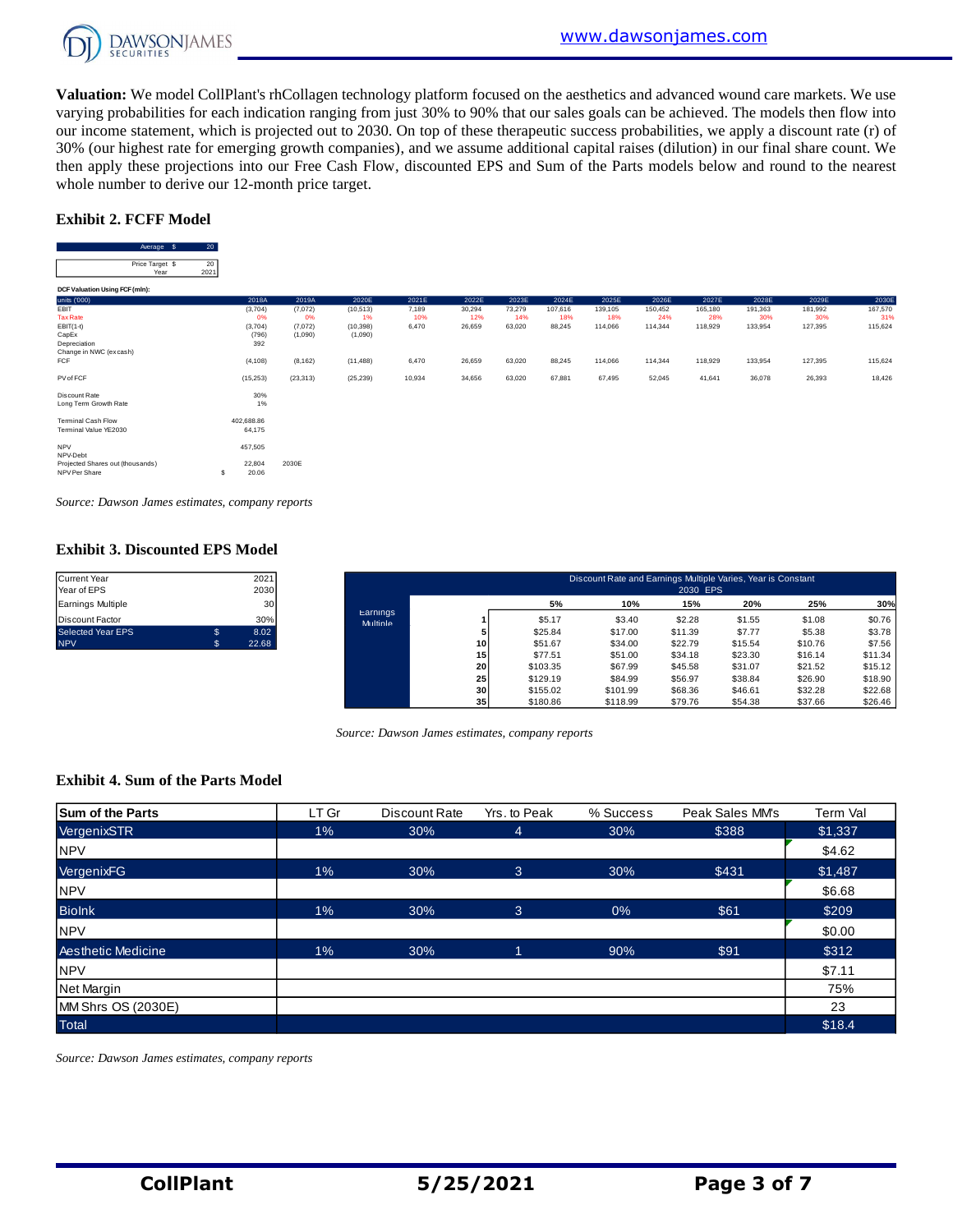

#### **Exhibit 5. Income Statement**

| <b>CollPlant Holdings Ltd. (\$000)</b>        |          |           |        |        |        |        |        |        |         |         |         |         |                          |         |         |         |
|-----------------------------------------------|----------|-----------|--------|--------|--------|--------|--------|--------|---------|---------|---------|---------|--------------------------|---------|---------|---------|
| <b>CollPlant: YE Dec 31</b>                   | 2019A    | 2020E     | 1021E  | 2Q21E  | 3Q21E  | 4Q21E  | 2021E  | 2022E  | 2023E   | 2024E   | 2025E   | 2026E   | 2027E                    | 2028E   | 2029E   | 2030E   |
| Revenue                                       |          |           |        |        |        |        |        |        |         |         |         |         |                          |         |         |         |
| VergenixSTR (Arthrex) - Tendon repair         |          | 6,360     | 2.611  | 2,725  | 2,952  | 3,065  | 11,353 | 24,814 | 33,746  | 51,632  | 70,220  | 89,530  | 109,585                  | 111.776 | 114,012 | 116,292 |
| VergenixFG - Wound Healing                    |          | 1,986     | 1,918  | 2,002  | 2,169  | 2,252  | 8,341  | 17,517 | 34,486  | 48,280  | 76,042  | 79,844  | 83,836                   | 117,370 | 123,239 | 129,401 |
| Biolnk (United Therapeutics) Lung Biotech PBC |          |           | $\sim$ | $\sim$ | $\sim$ | $\sim$ |        |        |         |         | $\sim$  |         | $\overline{\phantom{a}}$ | ٠       |         |         |
| Aesthetic Medicine                            |          | 360       | 987    | 1,030  | 1,116  | 1,159  | 4,292  | 11,904 | 46,425  | 64,376  | 66,951  | 69,629  | 72,414                   | 75,311  | 78,323  | 81,456  |
| <b>Misc Revenues</b>                          | 2,400    | 7,621     |        |        |        |        | $\sim$ | $\sim$ | $\sim$  | $\sim$  | $\sim$  | $\sim$  | $\sim$                   | ٠       | $\sim$  | $\sim$  |
| <b>Product Revenues</b>                       | 2,400    | 7,621     | 5.517  | 5.757  | 6.236  | 6.476  | 23.986 | 54.234 | 114.657 | 164.288 | 213.212 | 239.003 | 265.835                  | 304.457 | 315.574 | 327,149 |
| Royalties                                     |          |           |        |        |        |        |        |        |         |         |         |         |                          |         |         |         |
| <b>Total Revenue</b>                          | 2,400    | 7,621     | 5,517  | 5,757  | 6.236  | 6,476  | 23,986 | 54,234 | 114,657 | 164,288 | 213,212 | 239,003 | 265.835                  | 304,457 | 315,574 | 327,149 |
| Expenses:                                     |          |           |        |        |        |        |        |        |         |         |         |         |                          |         |         |         |
| Cost of Goods Sold                            | 1,758    | 4,362     | 1,103  | 1,151  | 1,247  | 1,295  | 4,797  | 10,847 | 22,931  | 32,858  | 42,642  | 47,801  | 47,850                   | 45,669  | 47,336  | 49,072  |
| %COGS                                         | 73%      | 57%       | 20%    | 20%    | 20%    | 20%    | 20%    | 20%    | 20%     | 20%     | 20%     | 20%     | 18%                      | 15%     | 15%     | 15%     |
| Research and Development                      | 3,272    | 6,655     | 1,500  | 1,500  | 1,500  | 1,500  | 6,000  | 7,094  | 8,947   | 11,284  | 14,232  | 17,951  | 22,640                   | 27,517  | 33,444  | 40,648  |
| Sales and Marketing                           | 3,614    | 7,117     | 1,500  | 1,500  | 1,500  | 1,500  | 6,000  | 6,000  | 9,500   | 12,531  | 17,232  | 22,799  | 30,164                   | 39,909  | 52,801  | 69,858  |
| <b>Total Expenses</b>                         | 8,644    | 18,134    | 4,103  | 4,151  | 4,247  | 4,295  | 16,797 | 23,940 | 41,378  | 56,673  | 74,107  | 88.550  | 100,655                  | 113,094 | 133,581 | 159,579 |
| <b>Operating Income (loss)</b>                | (6, 244) | (10,513)  | 1.413  | 1.605  | 1,989  | 2,181  | 7,189  | 30,294 | 73,279  | 107,616 | 139,105 | 150,452 | 165,180                  | 191,363 | 181,992 | 167,570 |
| Financing income                              | (1, 167) |           |        |        |        |        |        |        |         |         |         |         |                          |         |         |         |
| Total Other Income (expenses)                 | 339      |           |        |        |        |        |        |        |         |         |         |         |                          |         |         |         |
| Financial net (expenses)                      | (828)    |           |        |        |        |        |        |        |         |         |         |         |                          |         |         |         |
| Pretax Income                                 | (7,072)  | (10, 513) | 1.413  | 1.605  | 1.989  | 2,181  | 7,189  | 30.294 | 73,279  | 107,616 | 139,105 | 150,452 | 165,180                  | 191.363 | 181.992 | 167,570 |
| Income Tax Benefit (Provision)                |          | (115)     | 141    | 161    | 199    | 218    | 719    | 3,635  | 10,259  | 19,371  | 25,039  | 36,109  | 46,250                   | 57,409  | 54,598  | 51,947  |
| <b>Tax Rate</b>                               |          | 1%        | 10%    | 10%    | 10%    | 10%    | 10%    | 12%    | 14%     | 18%     | 18%     | 24%     | 28%                      | 30%     | 30%     | 31%     |
| Gain (loss) from discontinued operations      |          |           |        |        |        |        |        |        |         |         |         |         |                          |         |         |         |
| GAAP Net Income (loss)                        | (7,072)  | (10, 513) | 1.272  | 1.445  | 1.790  | 1.963  | 7,189  | 30.294 | 73.279  | 107,616 | 139,105 | 150,452 | 165,180                  | 191,363 | 181,992 | 167,570 |
| GAAP-EPS                                      | (1.06)   | (1.51)    | 0.19   | 0.07   | 0.08   | 0.09   | 0.42   | 1.38   | 6.05    | 5.46    | 6.24    | 6.72    | 7.34                     | 8.47    | 8.02    | 7.35    |
| GAAP-EPS (Dil)                                | (1.06)   | (1.51)    | 0.19   | 0.07   | 0.08   | 0.09   | 0.42   | 1.38   | 6.05    | 5.46    | 6.24    | 6.72    | 7.34                     | 8.47    | 8.02    | 7.35    |
| Wgtd Avg Shrs (Bas) - (000's)                 | 61,749   | 6,801     | 6,889  | 11,902 | 11,926 | 11,950 | 10,667 | 12,010 | 12,106  | 12,203  | 12,301  | 12,400  | 12,499                   | 12,600  | 12,701  | 12,803  |
| Wgtd Avg Shrs (Dil) - (000's)                 | 61,749   | 6.777     | 6,837  | 21,902 | 21,924 | 21,946 | 18,152 | 22,012 | 12,106  | 19,702  | 22,303  | 22,402  | 22,501                   | 22,602  | 22,703  | 22,804  |

*Source: Dawson James estimates, company reports*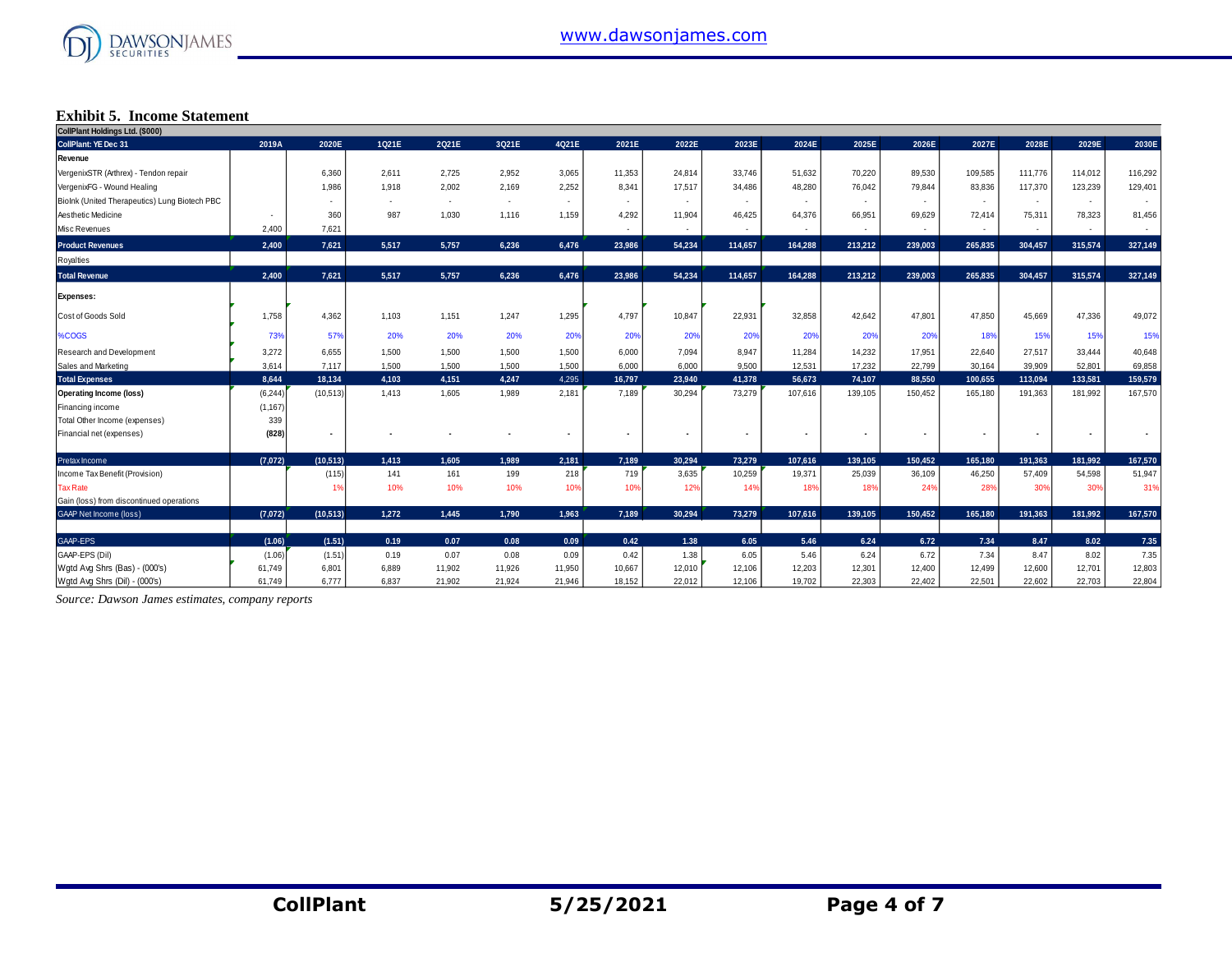

#### **Risk Analysis**

**Clinical Trial Risk.** CollPlant and its partners may be dependent on the outcome of product-based clinical trials.

**Partnership risk.** CollPlant may seek partnerships for clinical development support and commercialization. There can be no assurances that the company will be able to secure favorable partnerships.

**Commercial Risk.** CollPlant hopes to compete in multiple healthcare-related markets that have traditionally been dominated by large pharma and biotechnology companies with deep pockets (funding and resources), which may make it difficult for CollPlant to compete unless the molecule is deemed to be truly differentiated.

**Financial Risk.** CollPlant is likely to require additional capital raises before the company can be self-sustaining. There can be no guarantees that the company will be able to raise the needed capital.

**Investment Risk**. CollPlant is a small capital company, which can translate into high volatility and risk for investors. The company has no revenues and is dependent on clinical progress of its therapeutics.

**Intellectual Property.** CollPlant may face IP challenges, forcing the company to defend its patents or claiming the company is infringing on other patents.

**Market Share Risk**. The collagen and related products market are competitive and tend to be dominated by large pharma and biotechnology and/or medical device companies.

**Regulatory Risk.** CollPlant, even with good clinical data, could face extensive delays and other regulatory setbacks.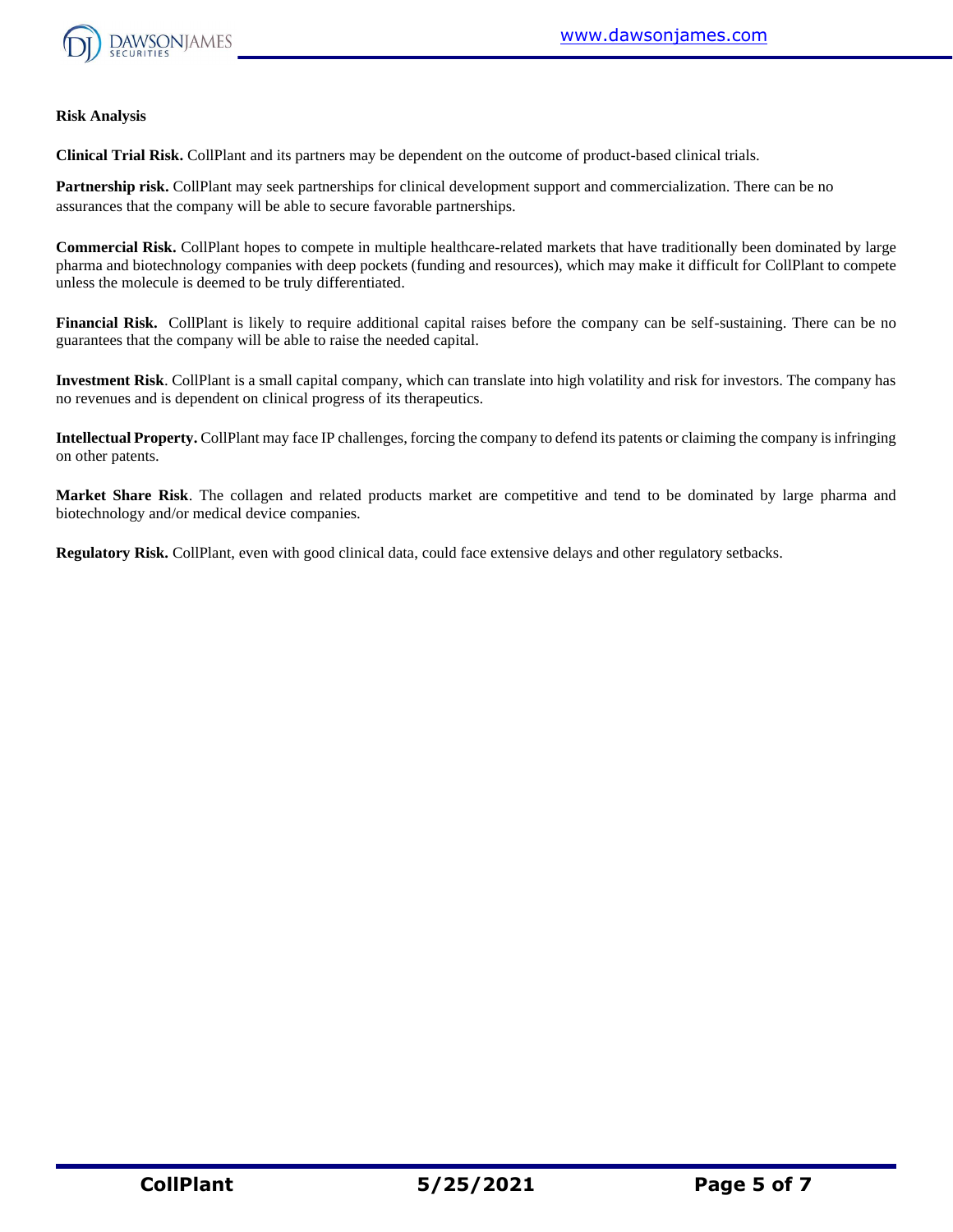

Companies mentioned in this report

United Therapeutics (UTHR): Not Covered

Allergan (AGN) Not Covered

AbbVie (ABBV) Not Covered

#### **Important Disclosures:**

#### **Price Chart:**



Price target and rating changes over the past three years:

Initiated – Buy – November 4, 2019 – Price Target \$9.00 Price Target Change – Buy – January 27, 2020 – Price Target \$15.00 Update Report – Buy – May 27, 2020 – Price Target \$15.00 Update Report – Buy – September 21, 2020 – Price Target \$15.00 Update Report – Buy – December 3, 2020 – Price Target \$15.00 Price Target Change – Buy – February 8, 2021 – Price Target \$21.00 Price Target Change – Buy – March 1, 2021 – Price Target \$20.00 Update Report – Buy – May 25, 2021 – Price Target \$20.00

Dawson James Securities, Inc. (the "Firm") is a member of the Financial Industry Regulatory Authority ("FINRA") and the Securities Investor Protection Corporation ("SIPC").

The Firm does not make a market in the securities of the subject company(s). The Firm has NOT engaged in investment banking relationships with CLGN in the prior twelve months, as a manager or co-manager of a public offering and has NOT received compensation resulting from those relationships. The Firm may seek compensation for investment banking services in the future from the subject company(s). The Firm has NOT received other compensation from the subject company(s) in the last 12 months for services unrelated to managing or co-managing of a public offering.

Neither the research analyst(s) whose name appears on this report nor any member of his (their) household is an officer, director or advisory board member of these companies. The Firm and/or its directors and employees may own securities of the company(s) in this report and may increase or decrease holdings in the future. As of April 30, 2021, the Firm as a whole did not beneficially own 1% or more of any class of common equity securities of the subject company(s) of this report. The Firm, its officers, directors, analysts or employees may affect transactions in and have long or short positions in the securities (or options or warrants related to those securities) of the company(s) subject to this report. The Firm may affect transactions as principal or agent in those securities.